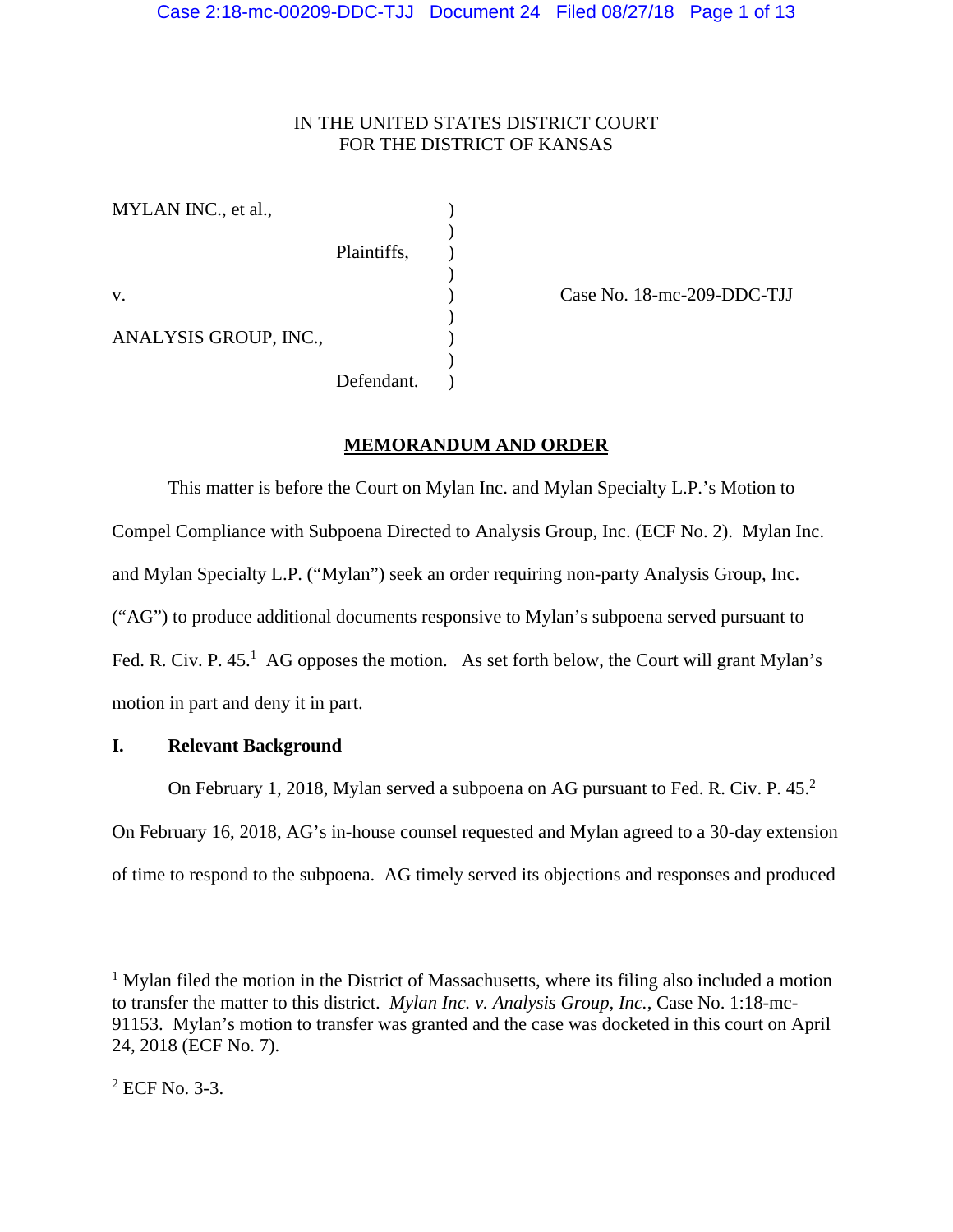#### Case 2:18-mc-00209-DDC-TJJ Document 24 Filed 08/27/18 Page 2 of 13

responsive documents. Counsel thereafter exchanged emails and on March 29, 2018, they spoke by telephone to confer about matters Mylan had indicated it wanted to discuss. Counsel continued to communicate electronically but resolved nothing other than that AG agreed to provide metadata underlying materials it had produced for use by Mylan's experts.<sup>3</sup> AG did not agree to Mylan filing a motion to compel in this district, so Mylan filed the motion in the District of Massachusetts. Ultimately, the motion was transferred to this district.

Mylan's and AG's counsel have communicated at length regarding their clients' respective positions on the subpoena. The Court finds they have complied with the requirements of D. Kan. R. 37.2.

## **II. Summary of the Parties' Arguments**

Mylan argues that AG (1) is improperly withholding documents responsive to Request No. 1, (2) has not sufficiently explained efforts it undertook to search for documents responsive to Request Nos. 2-16, and (3) improperly declines to produce documents other than those AG received from or sent to Sanofi. Mylan also contends AG has posed boilerplate objections that the Court should overrule.

 AG contends it has complied with its obligations under Rule 45. According to AG, Mylan has not established that the additional documents it seeks are relevant, and Mylan ignores the protections afforded under the rule to AG's expert and confidential information. AG contends disclosure would cause injury which could be avoided if Mylan were to seek the documents from Sanofi.

## **III. Legal Standard**

 $\overline{\phantom{a}}$ 

<sup>3</sup> ECF No. 3-1.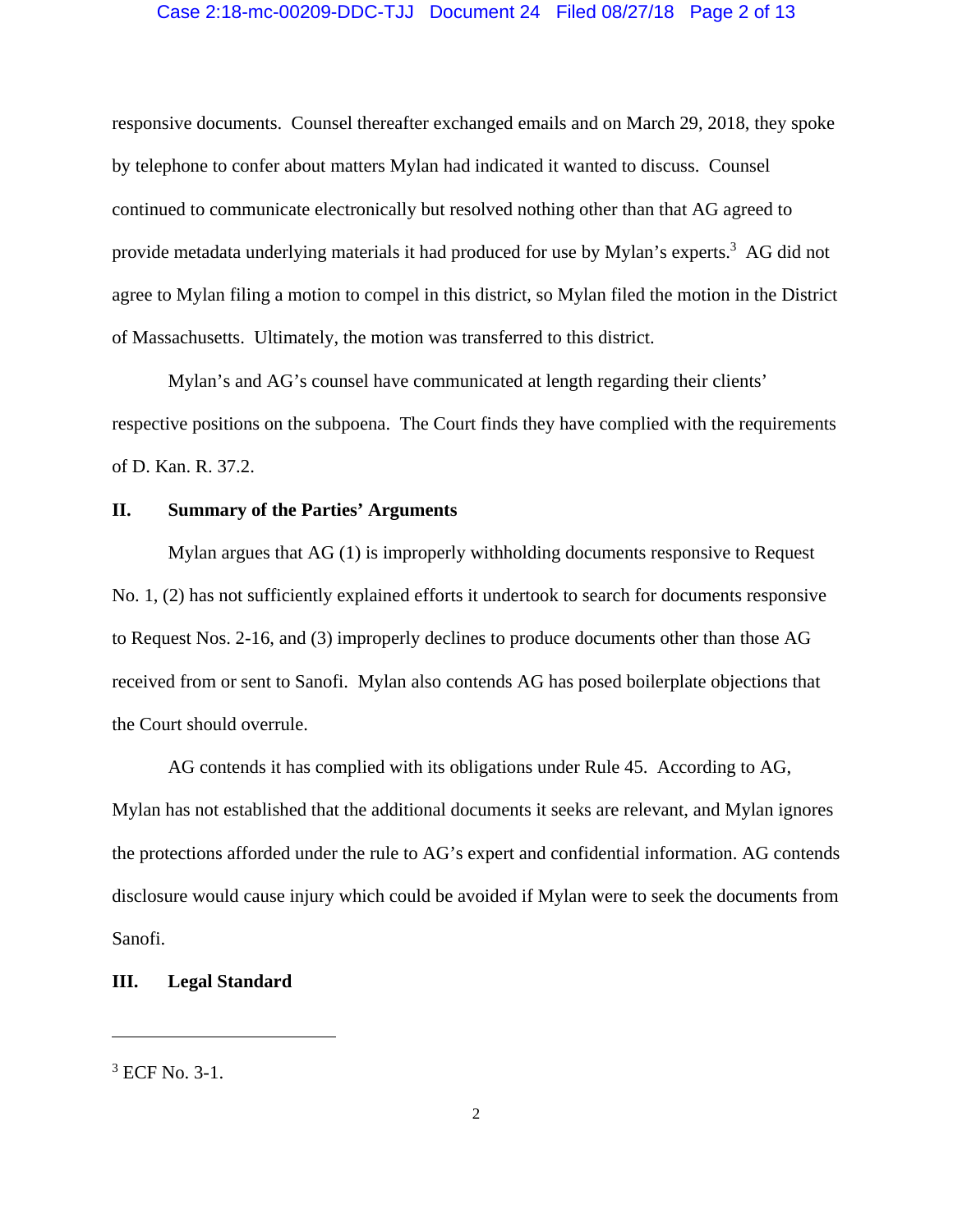#### Case 2:18-mc-00209-DDC-TJJ Document 24 Filed 08/27/18 Page 3 of 13

 In issuing a subpoena, a party must "take reasonable steps to avoid imposing undue burden or expense on a person subject to the subpoena."4 Non-parties responding to Rule 45 subpoenas generally receive heightened protection from discovery abuses.<sup>5</sup>

Federal Rule of Civil Procedure 45 governs both motions to compel compliance with and motions to quash a subpoena served on a non-party. Under Rule  $45(d)(2)(B)$ , if the entity commanded to produce documents serves written objections to the subpoena, the serving party may seek compliance by filing a motion to compel production of the documents. If the nonparty wishes to challenge the subpoena, it does so by filing a motion to quash. Rule 45(d)(3) sets forth circumstances under which a court must quash or modify a subpoena, including when the subpoena "requires disclosure of privileged or other protected matter, if no exception or waiver applies," and when the subpoena "subjects a person to undue burden."6 The rule also allows a court discretion to quash or modify a subpoena that requires the disclosure of a "trade secret or other confidential research, development, or commercial information,"7 or "an unretained expert's opinion or information that does not describe specific occurrences in dispute and results from the expert's study that was not requested by a party."8

Resolution of a dispute regarding a Rule 45 subpoena involves the following shifting

 $\overline{\phantom{a}}$ 

 $6$  Fed. R. Civ. P.  $45(d)(3)(A)$ .

 $7 \text{ Fed. R. Civ. P. } 45(d)(3)(B)(i).$ 

 $4$  Fed. R. Civ. P.  $45(d)(1)$ .

<sup>5</sup> *XPO Logistics Freight, Inc. v. YRC, Inc.*, No. 16-mc-224-CM-TJJ, 2016 WL 6996275, at \*3 (D. Kan. Nov. 30, 2016) (citing *Speed Trac Techs., Inc. v. Estes Exp. Lines, Inc.*, No. 08-212- KHV, 2008 WL 2309011, at \*2 (D. Kan. June 3, 2008)).

 $8 \text{ Fed. R. Civ. P. } 45(d)(3)(B)(ii).$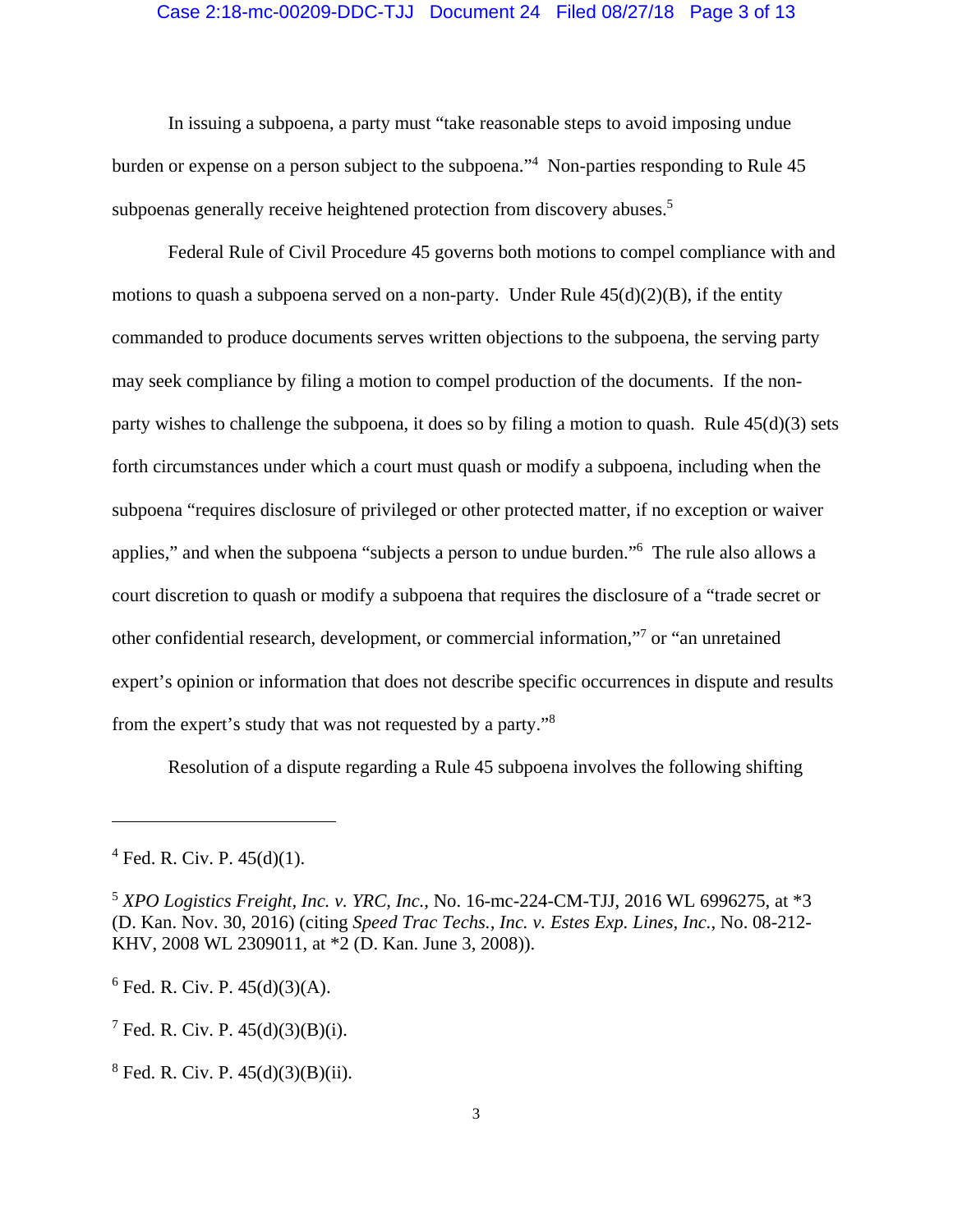burdens:

The subpoenaing party must first show that its requests are relevant to its claims or defenses, within the meaning of Federal Rule of Civil Procedure 26(b)(1). Next, the burden shifts to the subpoenaed nonparty who must show that disclosure of the information is protected under Rule  $45(d)(3)(A)$  or (B). If the subpoenaed nonparty claims the protections under Rule  $45(d)(3)(B)$  or asserts that disclosure would subject it to undue burden under Rule  $45(d)(3)(A)$ , it must show that disclosure will cause it a 'clearly defined and serious injury.' *City of St. Petersburg v. Total Containment, Inc.*, Case No. 06-cv-20953, 2008 WL 1995298, at \*2 (E.D. Pa. May 5, 2008) (undue burden under Rule 45(d)(3)(A)); *In re Mushroom Direct Purchaser Antitrust Litig.*, Case No. 06-cv-0620, 2012 WL 298480, at \*5 (E.D. Pa. Jan. 31, 2012) (disclosure of trade secrets under Rule  $45(d)(3)(b)(i)$ ). This burden is particularly heavy to support a motion to quash as contrasted to some more limited protection such as a protective order.' *Frank Brunckhorst Co. v. Ihm*, Case No. 12 cv-0217, 2012 WL 5250399, at  $*$  4 (E.D. Pa. Oct. 23, 2012).<sup>9</sup>

Trade secrets and similar confidential information are not afforded absolute privilege.<sup>10</sup>

However, under Federal Rule of Civil Procedure 26, for good cause shown a court may "issue an order to protect a party or person from annoyance, embarrassment, oppression, or undue burden or expense," including that "a trade secret or other confidential research, development, or commercial information not be revealed or be revealed only in a specified way."11 A person seeking to resist disclosure must (1) establish that the information sought is a trade secret or other confidential research, development, or commercial information, and (2) demonstrate that its disclosure might be harmful.<sup>12</sup> If these requirements are met, the burden shifts to the party seeking discovery to establish that the disclosure of trade secrets is relevant and necessary to the

<sup>9</sup> *In re Domestic Drywall Antitrust Litig.*, 300 F.R.D. 234, 239 (E.D. Pa. 2014).

<sup>10</sup> *MGP Ingredients, Inc. v. Mars, Inc.*, 245 F.R.D. 497, 500 (D. Kan. 2007).

 $11$  Fed. R. Civ. P. 26(c)(1).

<sup>12</sup> *MGP*, 245 F.R.D. at 500.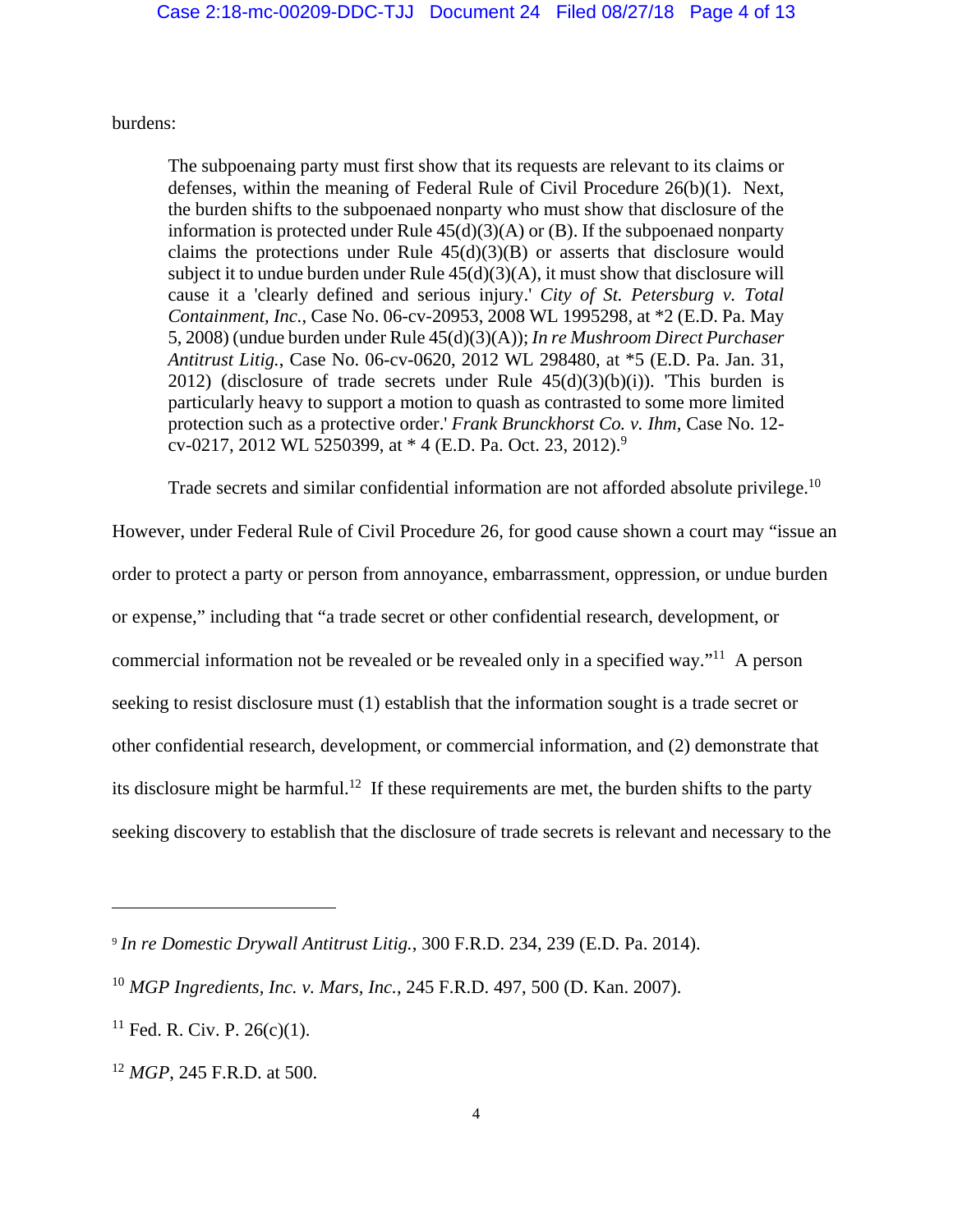## Case 2:18-mc-00209-DDC-TJJ Document 24 Filed 08/27/18 Page 5 of 13

action.<sup>13</sup> Finally, the court must balance the need for the trade secrets against the claim of injury resulting from disclosure.<sup>14</sup> If the requesting party demonstrates both relevancy and need, the trade secrets should be disclosed unless they are privileged or the subpoenas are unreasonable, oppressive, annoying, or embarrassing.15

## **IV. Analysis**

 Mylan does not dispute that AG has produced documents responsive to Request No. 2, a far-reaching request that calls on AG to produce "[a]ll documents that [AG] created, produced, or prepared for Sanofi concerning the market that contains EAI Drug Devices."16 Similarly, AG does not dispute that it has not produced any documents in response to Request No. 1, which seeks "[a]ll documents constituting or relating to any actual or potential contract, agreement, proposal, negotiation, or commission of services between [AG] and Sanofi."17 As for the remaining fourteen requests, Mylan and AG agree that the responsive documents AG has produced include only items that AG can determine it sent to or received from Sanofi. Mylan thus calls upon the Court to rule that AG (1) must produce documents responsive to Request No. 1; (2) may not withhold documents concerning its work for Sanofi that it did not receive from or send to Sanofi; and (3) must produce documents from a 2011 EAI pricing project for Sanofi or

 $\overline{a}$ 

 $17 \, Id.$ 

 $^{13}$  *Id.* 

<sup>&</sup>lt;sup>14</sup> *Centurion Indust., Inc. v. Warren Steurer & Assocs.*  $665$  F.2d 323, 325 ( $10^{th}$  Cir. 1981).

<sup>15</sup> *Id.* at 326.

<sup>16</sup> ECF No. 3-3 at 12.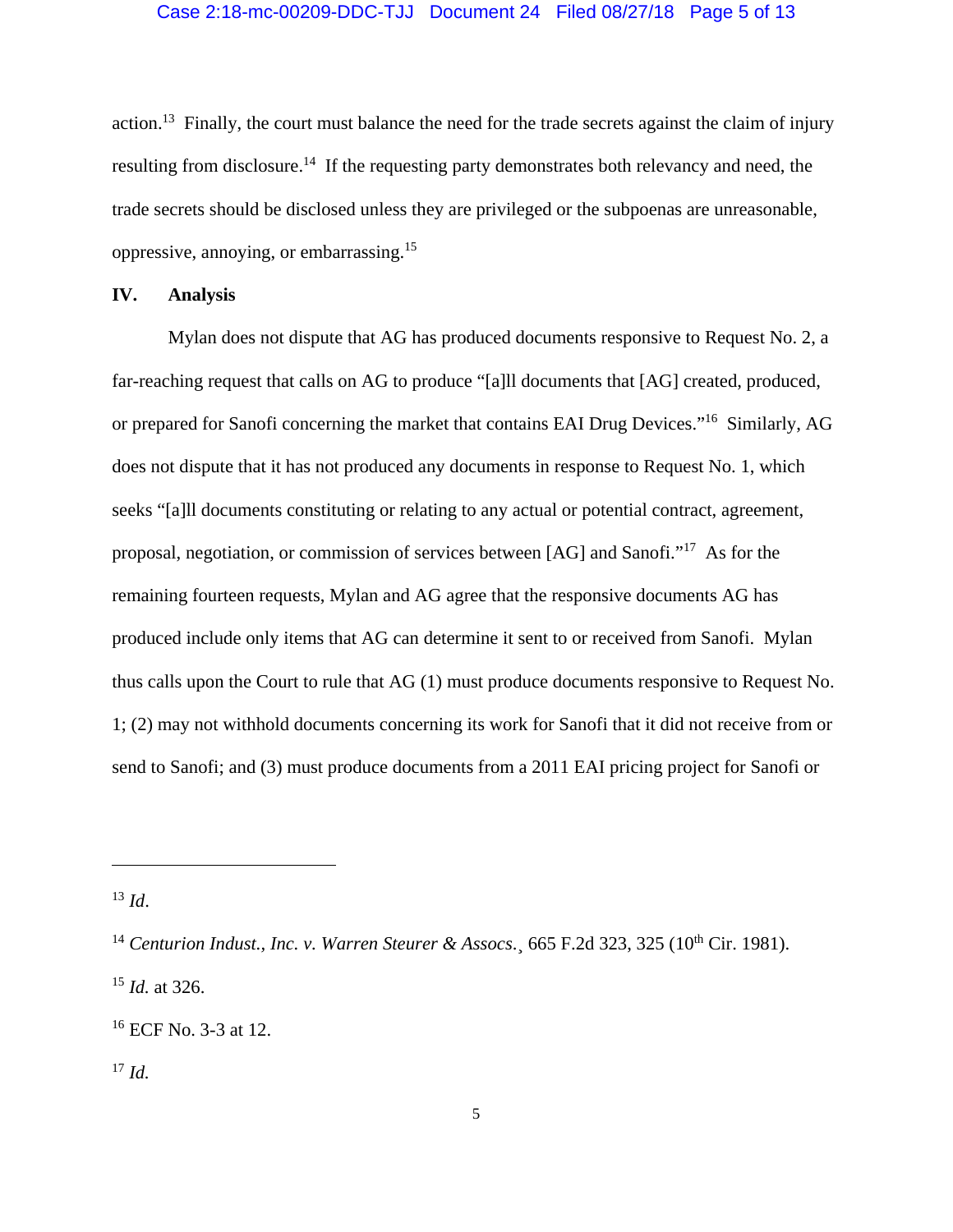#### Case 2:18-mc-00209-DDC-TJJ Document 24 Filed 08/27/18 Page 6 of 13

explain why it has not been able to locate the documents. Analysis of these issues begins with examining the relevancy of Mylan's requests.

### **A. Relevancy**

 Mylan explains that it seeks discovery from AG to support its defense against Plaintiffs' claims that Mylan unlawfully excluded Auvi-Q from the market. Mylan's defense is that Auvi-Q failed because Sanofi was unable to compete on the merits, including price, and not because Mylan offered rebates on the EpiPen conditioned on favorable formulary placement. Because Sanofi had engaged AG, an economics consulting firm, to advise it on the competitive landscape before entering the market, Mylan seeks information from AG that it believes will help prove Sanofi's alleged failure to compete on the merits. The Court finds that by producing documents responsive to all but one of Mylan's requests, AG acknowledges relevancy to the extent the requests seek documents AG shared with Sanofi.

 AG argues that the documents it produced – information, analyses, and recommendations it shared with Sanofi in the course of AG's work – will enable Mylan to achieve its stated goal of challenging decisions Sanofi made in reliance on or contrary to AG's consulting work. AG contends that Sanofi could not have relied upon or ignored information and analyses it did not receive, and that Mylan has not articulated any reason why information AG did not send to or receive from Sanofi is relevant.

 Mylan asserts its ability to evaluate the quality of AGI's work for Sanofi depends in part on reviewing the materials on which AGI relied in reaching its conclusions. In addition, Mylan intends to use the information to learn what Sanofi's own consultant understood in 2011 about competition in the market, including the extent to which manufacturers used rebates to compete,

6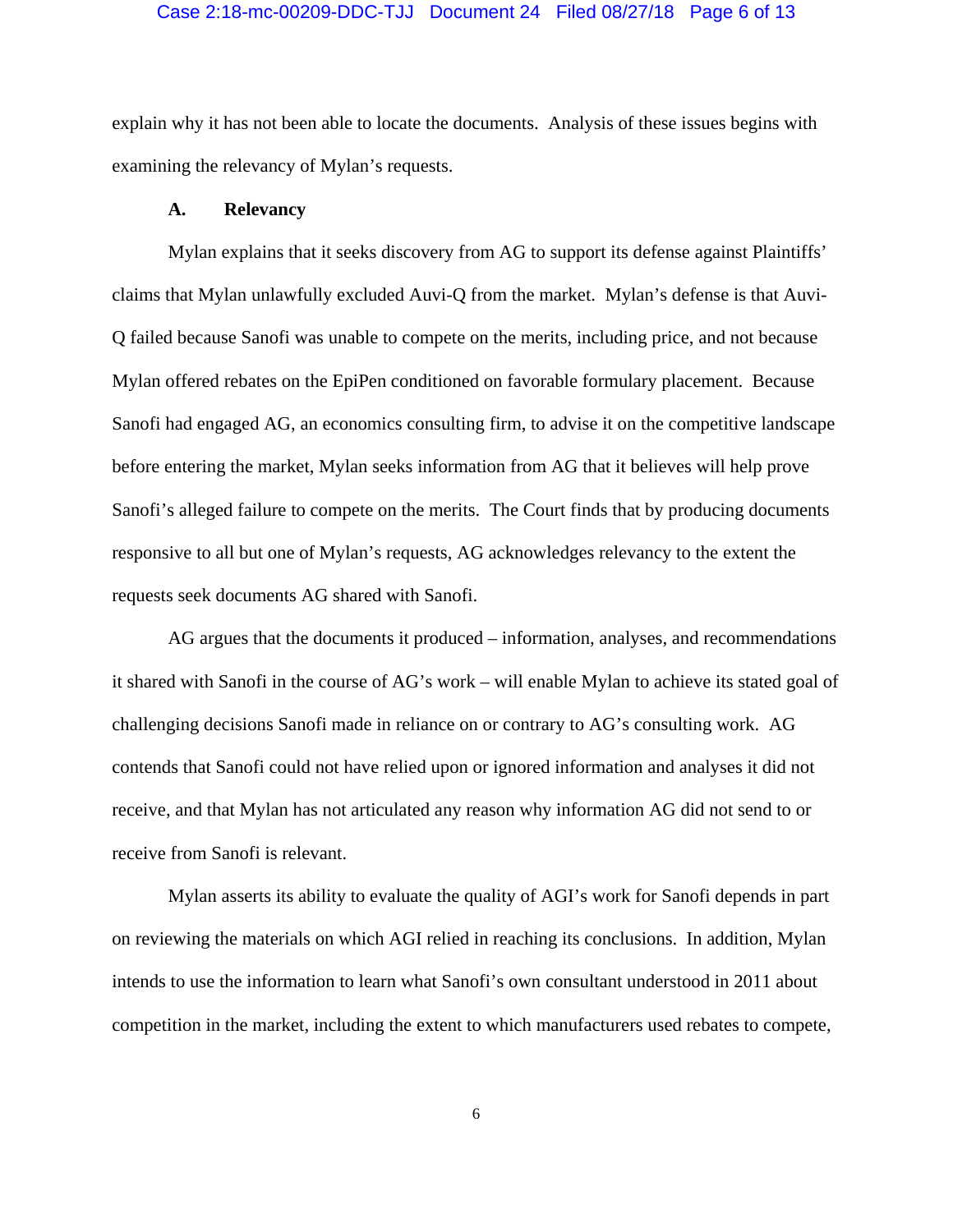#### Case 2:18-mc-00209-DDC-TJJ Document 24 Filed 08/27/18 Page 7 of 13

because that bears on Plaintiffs' claims that Mylan's rebates were anticompetitive. The Court finds that Mylan's Request Nos. 3 to 16 seek relevant information.

 AG's argument regarding the relevancy of Request No. 1 is a bit different. AG has resisted producing documents "constituting or relating to any actual or potential contract, agreement, proposal, negotiation, or commission of services" between it and Sanofi, and faults Mylan for failing to demonstrate that Mylan cannot obtain from Sanofi all documents relevant to that request. The Court rejects AG's characterization of Mylan's burden. AG is not in a position to know what Sanofi has produced or will produce, nor whether a particular document may differ in version or have additions or omissions when coming from two different sources. Rule 45 does not require a party to conduct party discovery before seeking information from third parties, and relevancy analysis under Rule 26 does not distinguish between the two. Mylan's Request No. 1 also seeks relevant information.

## **B. Whether the documents are protected under Rule 45(d)(3)(B)**

 Having found the requested documents relevant, the burden now shifts to AG to show that disclosure of the information is protected under Rule  $45(d)(3)(B)$ . AG argues that Mylan is seeking documents protected by both subdivisions of the rule. The Court considers each in turn.

#### **1. Unretained expert information**

 First, AG contends that Mylan's own description of the items it seeks acknowledges that the subpoena calls for AG to disclose an unretained expert's opinion or information that does not describe specific occurrences in dispute and results from the expert's study that was not requested by a party.18 Information Mylan wants AG to produce includes internal deliberations,

<sup>18</sup> *See* Fed. R. Civ. P. 45(d)(3)(B)(ii).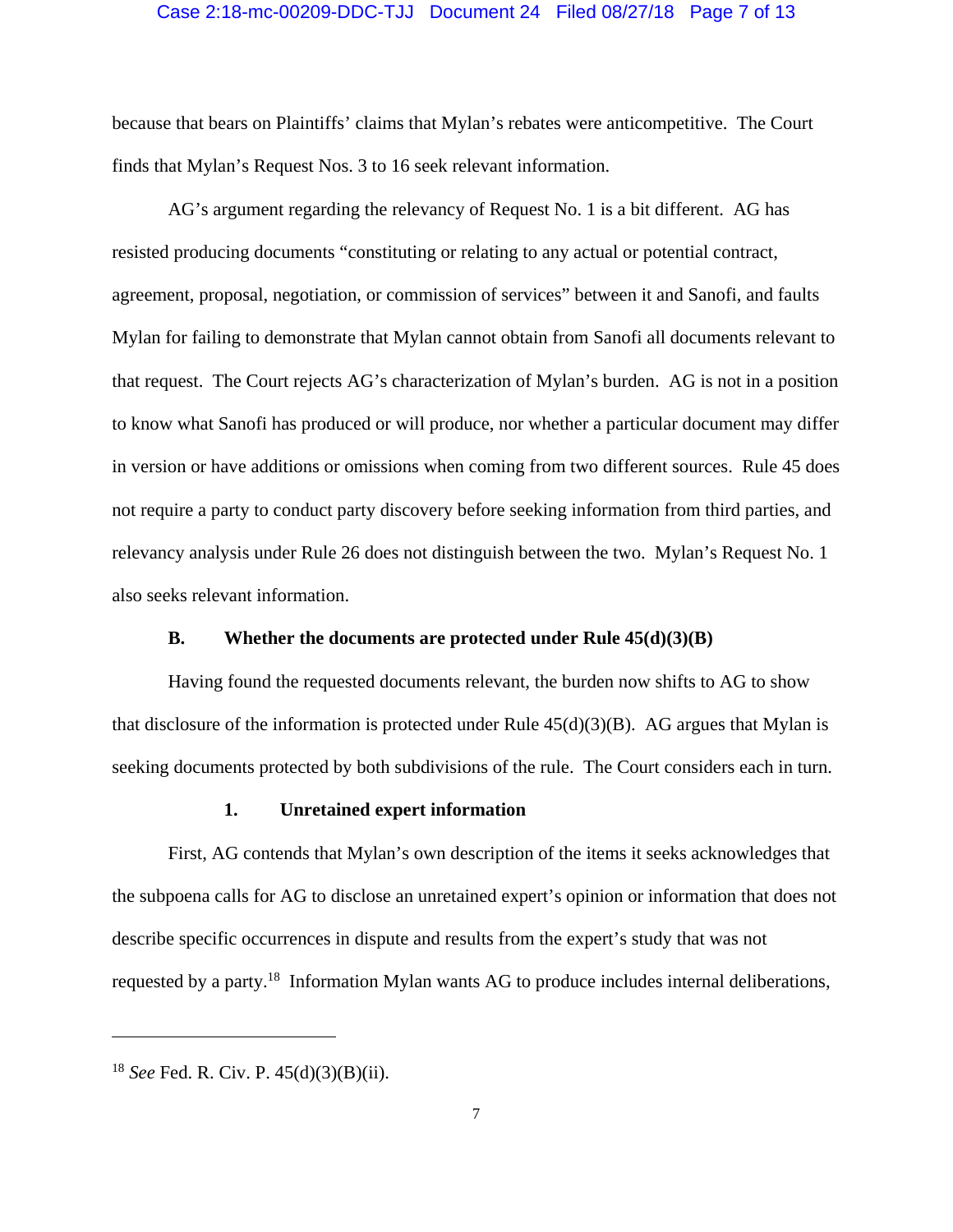#### Case 2:18-mc-00209-DDC-TJJ Document 24 Filed 08/27/18 Page 8 of 13

communications, predictions, assessments, recommendations, research and analysis, projections, estimations, draft advice, and analyses AG performed.<sup>19</sup> The issue is whether these items constitute facts relevant to Mylan's defense, in which case they are not shielded from production, or if instead they contain information resulting from AG's study as an expert, disclosure of which would cause injury to AG because it would be giving away its intellectual property for free.20 Clearly any analysis AG performed for Sanofi would qualify as expert opinion that, because Mylan has not paid for it, is unretained and protected by Rule 45.

 Rule 45 allows but does not require the Court to quash the subpoena insofar as it seeks unretained expert information. The rule provides two alternatives: modifying the subpoena<sup>21</sup> or ordering production under specified conditions if Mylan shows substantial need for the material that cannot otherwise be met without undue hardship and ensures AG will be reasonably compensated.22 As the Court considers these alternatives, two pertinent considerations emerge. First, it is important to note that AG has produced documents responsive to Request Nos. 3 to 16, described as follows by in-house counsel:

AG identified the relevant projects it had performed for Sanofi-Aventis ("Sanofi"), interviewed the employees who had worked on those projects and still work at AG, ascertained (with those employees' assistance) the location of those materials related to the analyses AG conducted for Sanofi that AG was able to confirm had been prepared for and sent to or received from Sanofi and that remained in AG's possession, custody or control, and produced those materials to  $[Mylan]$ <sup>23</sup>

<sup>21</sup> Fed. R. Civ. P.  $45(d)(3)(B)$ .

<sup>22</sup> Fed. R. Civ. P.  $45(d)(3)(C)$ .

23 ECF No. 3-8 at 2.

<sup>&</sup>lt;sup>19</sup> ECF No. 3 at 11, 12, 15, 16.

<sup>20</sup> *See United States ex rel. Willis v. SouthernCare*, Case No. CV410-124, 2015 WL 5604367, at \*6-7 (S.D. Ga. Sept. 23, 2015).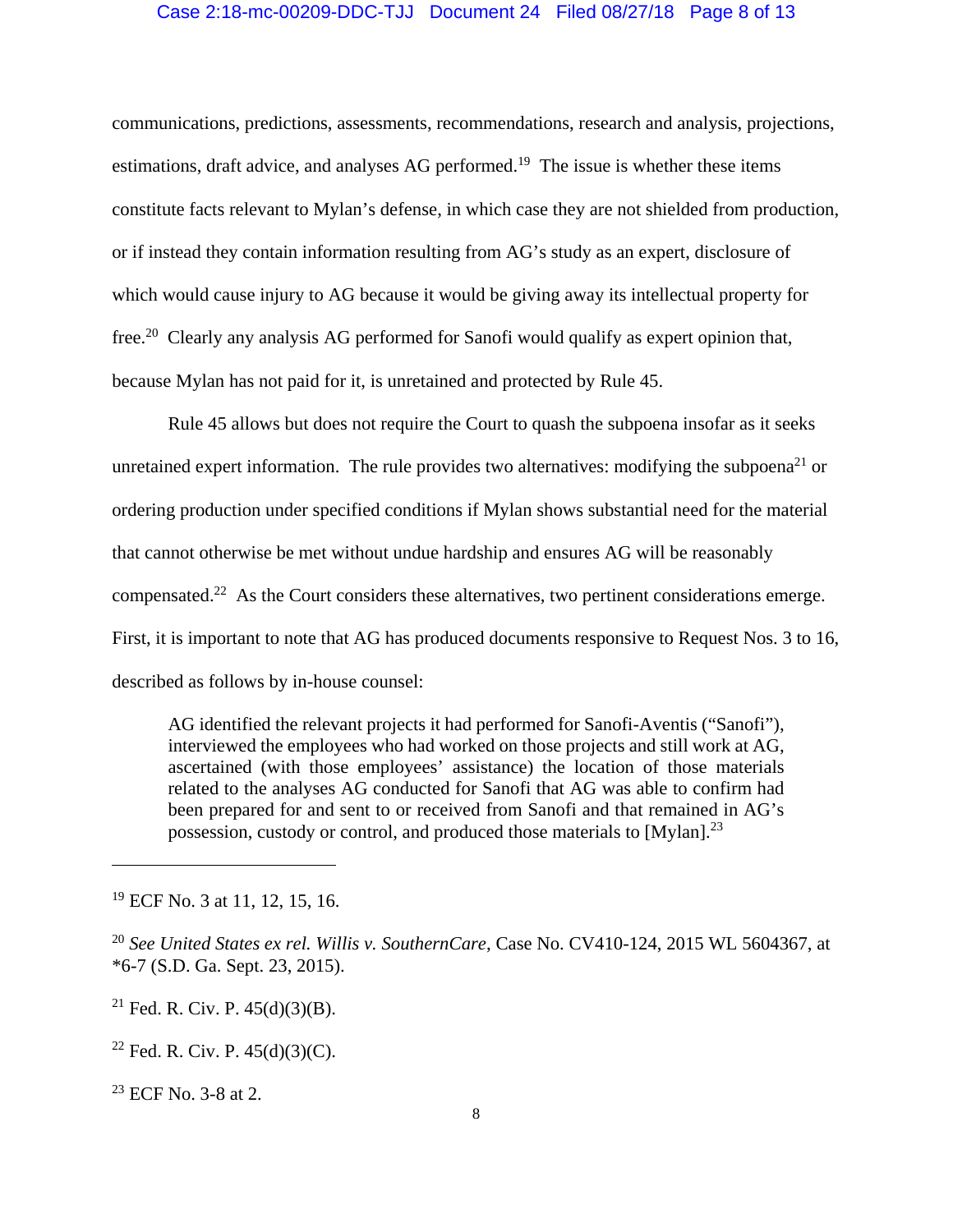#### Case 2:18-mc-00209-DDC-TJJ Document 24 Filed 08/27/18 Page 9 of 13

 Second, not every document request in the subpoena seeks information properly classified as analysis. Request No. 1 asks AG to produce contracts, agreements, proposals, negotiation, or commission of services between AG and Sanofi. Insofar as these documents contain factual statements, they are not protected as expert information.

 The Court finds Mylan has not demonstrated substantial need for AG's expert information beyond what AG has provided, i.e., materials AG produced to or obtained from Sanofi related to the analyses AG conducted for Sanofi. Mylan argues that the fact-finder in this case will need to assess the credibility and reliability of AG's advice, which requires analysis of AG's underlying research, data, and methodology. The Court accepted the argument in determining the threshold issue of relevancy. But if Mylan is correct in stating the fact-finder's task, the determination will begin by assessing Sanofi's conduct and then comparing it to AG's advice. The credibility and reliability of that advice stems from what AG told Sanofi, and not from any other analysis AG might have performed along the way but ultimately determined in its expert judgment not to share with Sanofi. Sanofi's business judgment cannot have been based on information in AG's files that AG did not share with Sanofi.

In sum, the Court finds that because Mylan has not shown substantial need for documents responsive to Request Nos. 3 to 16 beyond those AG has produced and which are protected by Rule 45, the Court will deny the motion to compel AG to produce additional documents in response to those requests.

 The factual statements called for by Request No. 1 are not protected as expert opinion information. Accordingly, the Court must determine whether AG may withhold documents responsive to this request as confidential.

**2. Confidential research, development, or commercial information** 

9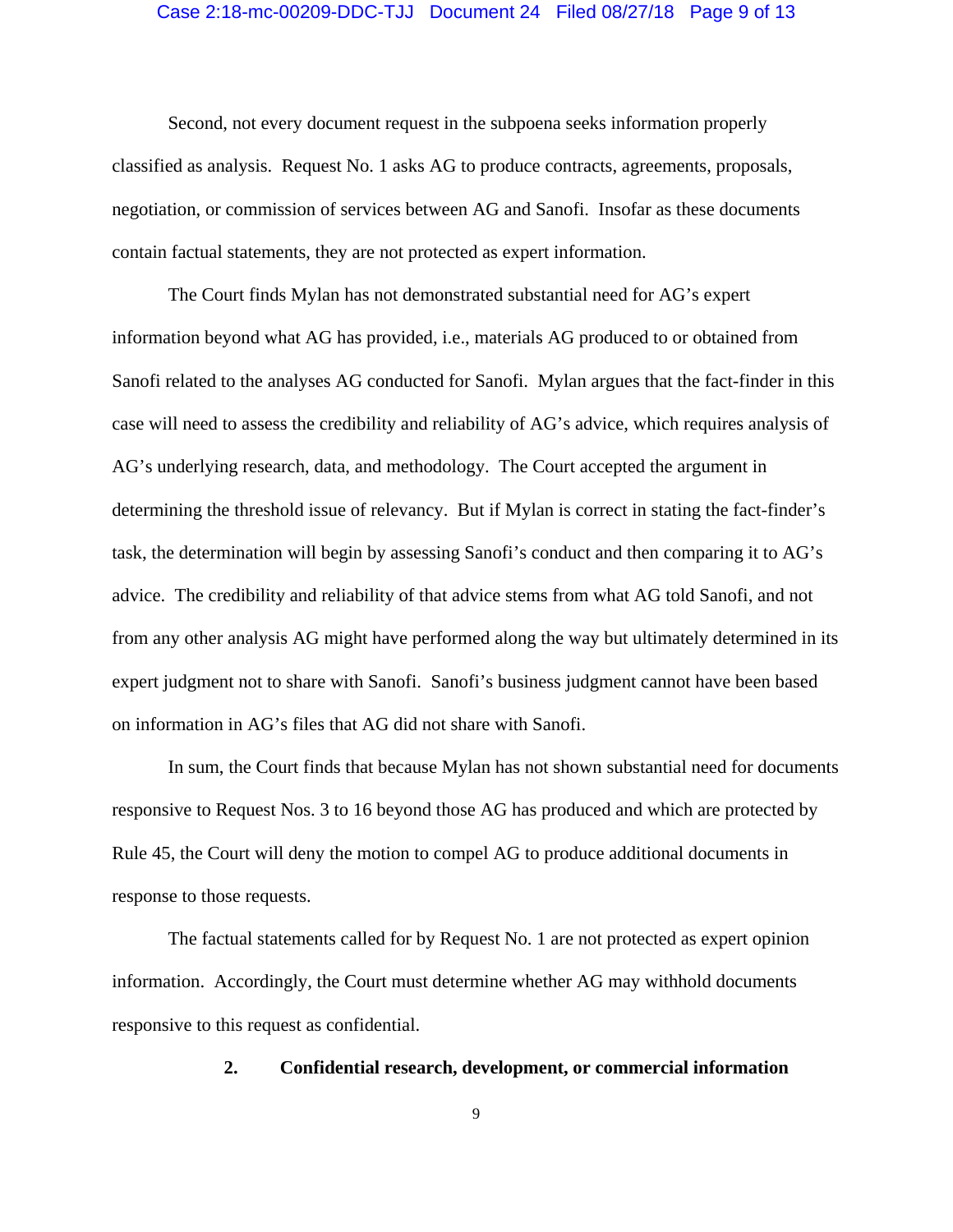#### Case 2:18-mc-00209-DDC-TJJ Document 24 Filed 08/27/18 Page 10 of 13

 AG also asserts that Mylan is asking for confidential research and commercial information protected from disclosure under Rule 45(d)(3)(B)(i). Specifically, AG points to Mylan's request for the information AG considered in formulating its opinions and advice, including all underlying data, research and materials that AG considered, as well as all the materials that informed AG's advice to Sanofi. AG states these materials were all generated through its own research efforts and include data AG obtained from confidential sources and from confidential surveys AG designed and performed. Disclosure would divulge AG's analytical methods and proprietary analysis, giving AG's competitors a significant advantage in bidding for, winning, and performing future work. To safeguard the confidentiality of such information, AG requires its employees and affiliates to execute confidentiality agreements and does not reveal the identity of confidential data sources to its own clients.<sup>24</sup>

 The Court has determined that AG will not be required to produce additional documents in response to Request Nos. 3 to 16. But because the documents sought in Request No. 1 do not share the same characteristics, the Court must also consider whether they deserve protection under Rule  $45(d)(3)(B)(i)$  as confidential information.

 Documents that comprise trade secrets or other confidential research, development, or commercial information include "information, which if disclosed would cause substantial economic harm to the competitive position of the entity from whom the information was obtained."25 Based on AG's representations, the Court accepts that the subpoena seeks

 $24$  ECF No. 15-1 at 3.

<sup>25</sup> *Nostrum Pharmaceuticals, LLC v. Dixit*, No. 15-mc-218-JWL-GLR, 2015 WL 6828182, at \*2 (D. Kan. Nov. 6, 2015) (quoting *In re S3 LTD*, 242 B.R. 872, 876 (Bank. E.D. Va. 1999)).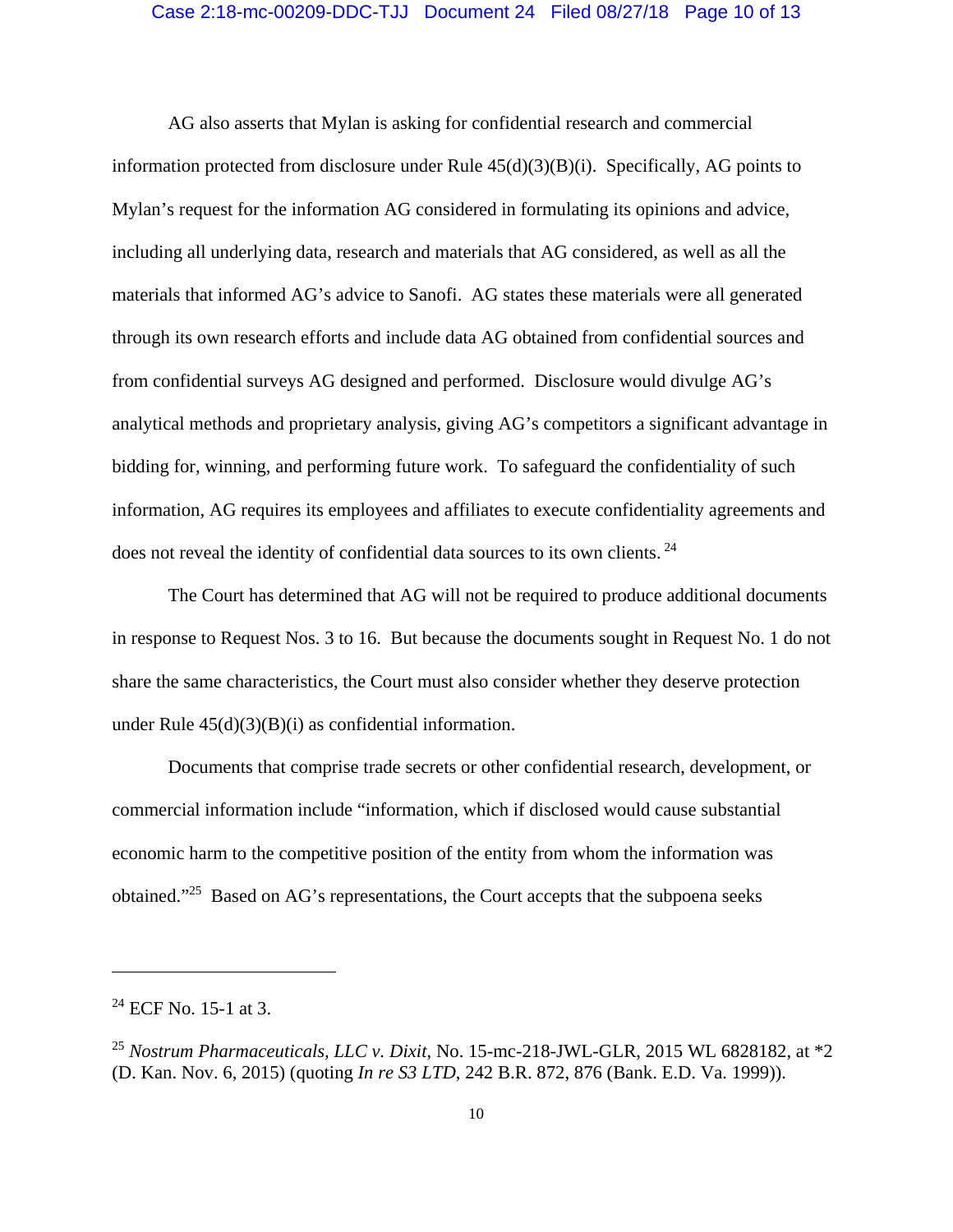## Case 2:18-mc-00209-DDC-TJJ Document 24 Filed 08/27/18 Page 11 of 13

confidential information and that disclosure might be harmful to AG.<sup>26</sup> The Court already has determined the relevancy of the requested information.<sup>27</sup> But because trade secrets and other similar confidential information do not enjoy absolute privilege, the Court must balance the need for the trade secrets against the claim of injury resulting from disclosure.28 And while the Court is sensitive to the fact that the burden falls on a non-party, the Court concludes that Mylan's need outweighs the burden of disclosure. Moreover, the safeguard contemplated by Rule 26 to protect AG is in place in the form of the Third Amended Stipulated Protective Order, which specifically includes documents and information obtained from third parties.<sup>29</sup> Under the protective order, AG's competitors will not have access to AG's documents, and AG may designate a level of confidentiality that provides additional protection. Accordingly, the Court rejects AG's argument that the requested documents are shielded from discovery by virtue of Rule  $45(d)(3)(B)(i).^{30}$ 

### **V. Documents from 2011 EAI Pricing Project**

 Mylan argues the Court should compel AG to produce materials from a 2011 EAI pricing project or explain why it has been unable to locate those documents. Regarding production, no unique characteristics apply which require separate analysis; the Court's rulings herein apply.

<sup>26</sup> *See MGP Ingredients, Inc. v. Mars, Inc.*, 245 F.R.D. 497, 500 (D. Kan. 2007).

<sup>27</sup> *See id.*

<sup>&</sup>lt;sup>28</sup> Centurion Indust., Inc. v. Warren Steurer & Assocs. 665 F.2d 323, 325 (10<sup>th</sup> Cir. 1981).

<sup>29</sup> ECF No. 556 ¶15.

 $30$  Mylan argues that the Court should overrule AG's other objections as boilerplate, meaning they preserve nothing and waste the time and resources of the court and the parties. AG does not defend the objections. The additional objections lack substance and the Court rejects them.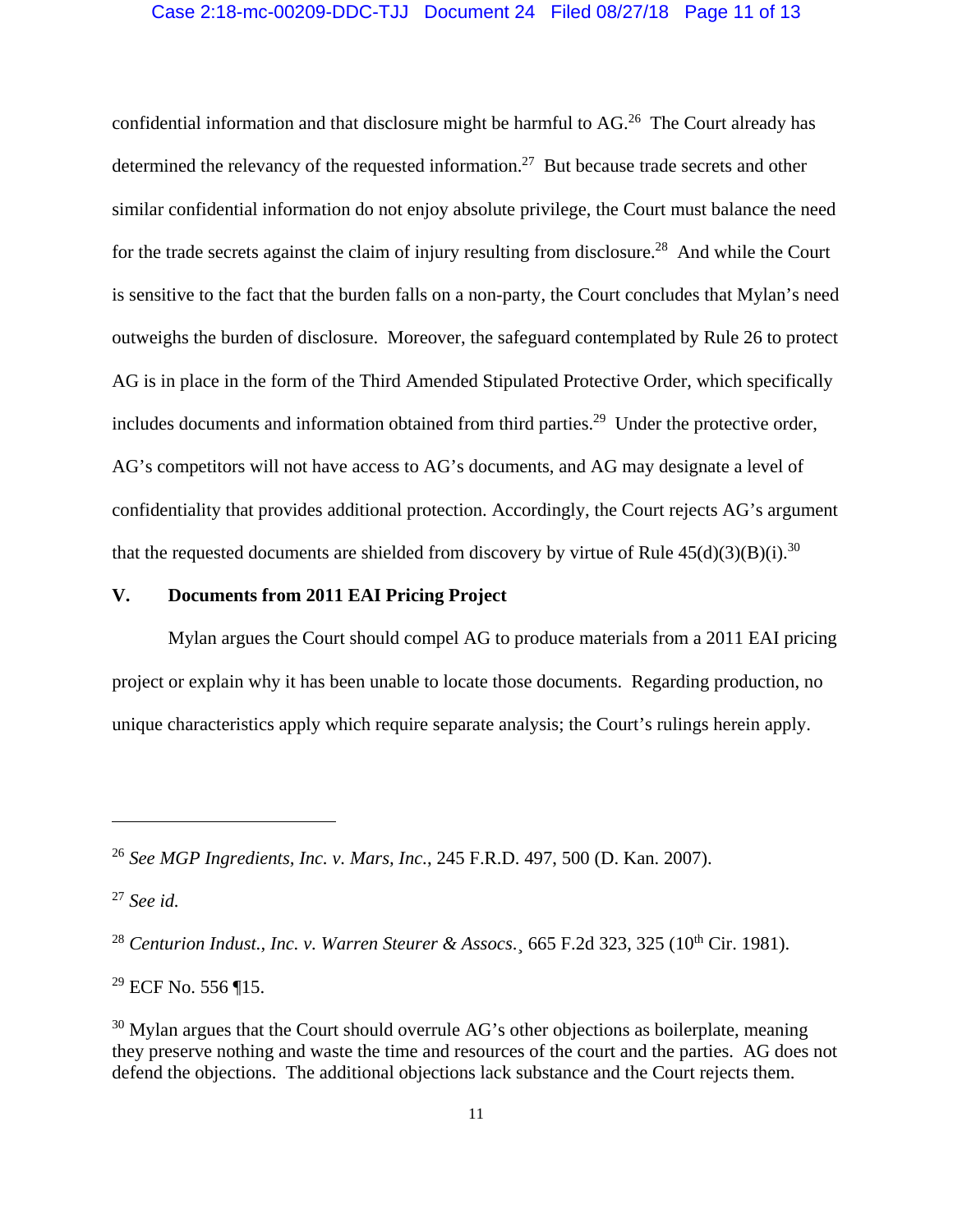#### Case 2:18-mc-00209-DDC-TJJ Document 24 Filed 08/27/18 Page 12 of 13

 Mylan argues the Court should compel AG to provide the details of the search it conducted so that Mylan can determine whether AG conducted a reasonable search for documents. In her affidavit, AG's in-house counsel details her efforts to locate the documents, 31 which the Court accepts. Other than to muse about AG's document preservation policy, Mylan does not suggest any reason to suspect AG and its counsel have failed in their obligations.<sup>32</sup> Absent a compelling reason, the Court declines to act on Mylan's suggestion. The Court's order with respect to Request Nos. 3 to 16 applies equally to documents related to the 2011 EAI Pricing Project.

#### **VI. Costs**

 AG asks the Court to order Mylan to pay the costs of compliance if the Court grants the motion to compel. AG has submitted the affidavit of in-house counsel showing the number of hours it has expended to date in responding to Mylan's subpoena, and stating more will be required if the Court grants Mylan's motion. The Court is cognizant that compliance with the subpoena requires AG to search for a variety of information. The Court's policy is to deny costshifting in the absence of evidence sufficient to demonstrate that compliance will impose undue expense on the producing party. "[T]he court will not deny a party access to relevant discovery because compliance inconveniences a nonparty or subjects it to some expense.<sup>33</sup> In this instance, because AG has provided detailed information describing the precise burdens and costs

 $31$  ECF No. 15-1 at 2.

 $32$  AG is not a party to this litigation, and therefore has been under no obligation to preserve documents for production to a party.

<sup>33</sup> *Booth v. Davis,* No. 10-4010, 2011 WL 2008284, at \*7 (D. Kan. May 23, 2011) (citing *EEOC v. Citicorp Diners Club, Inc., 985 F.2d 1036, 1040 (10<sup>th</sup> Cir. 1993)).*